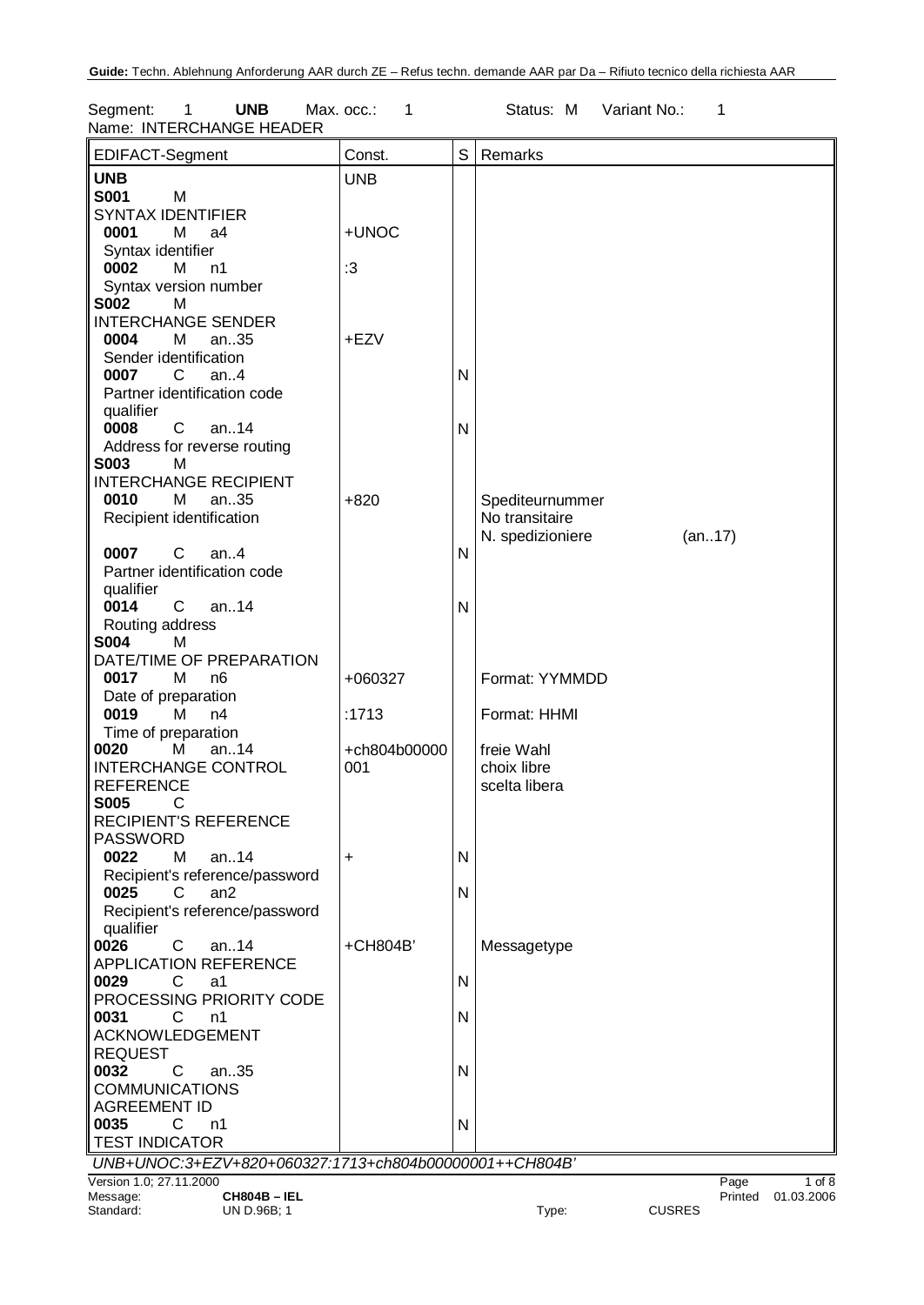Segment: 2 **UNH** Max. occ.: 1 Status: M Variant No.: 1 Name: MESSAGE HEADER

| EDIFACT-Segment               | Const.       | S | Remarks       |
|-------------------------------|--------------|---|---------------|
| <b>UNH</b>                    | <b>UNH</b>   |   |               |
| 0062<br>$M$ an. 14            | +ch804b00000 |   | freie Wahl    |
| MESSAGE REFERENCE             | 001          |   | choix libre   |
| <b>NUMBER</b>                 |              |   | scelta libera |
| <b>S009</b><br>M              |              |   |               |
| <b>MESSAGE IDENTIFIER</b>     |              |   |               |
| 0065<br>М<br>an.6             | +CUSRES      |   |               |
| Message type identifier       |              |   |               |
| 0052<br>M<br>an.3             | :D           |   |               |
| Message type version number   |              |   |               |
| 0054<br>M<br>an.3             | :96B         |   |               |
| Message type release number   |              |   |               |
| 0051<br>м<br>an $.2$          | :UN          |   |               |
| Controlling agency            |              |   |               |
| 0057<br>C<br>an.6             | :CH804B'     |   | Messagetype   |
| Association assigned code     |              |   |               |
| C.<br>an35<br>0068            |              | N |               |
| <b>COMMON ACCESS</b>          |              |   |               |
| <b>REFERENCE</b>              |              |   |               |
| <b>S010</b><br>C              |              |   |               |
| STATUS OF THE TRANSFER        |              |   |               |
| M<br>0070<br>n <sub>1</sub> 2 |              | N |               |
|                               |              |   |               |
| Sequence message transfer     |              |   |               |
| number                        |              |   |               |
| 0073<br>C<br>a1               |              | N |               |
| First/last sequence message   |              |   |               |
| transfer indication           |              |   |               |

*UNH+ch804b00000001+CUSRES:D:96B:UN:CH804B'*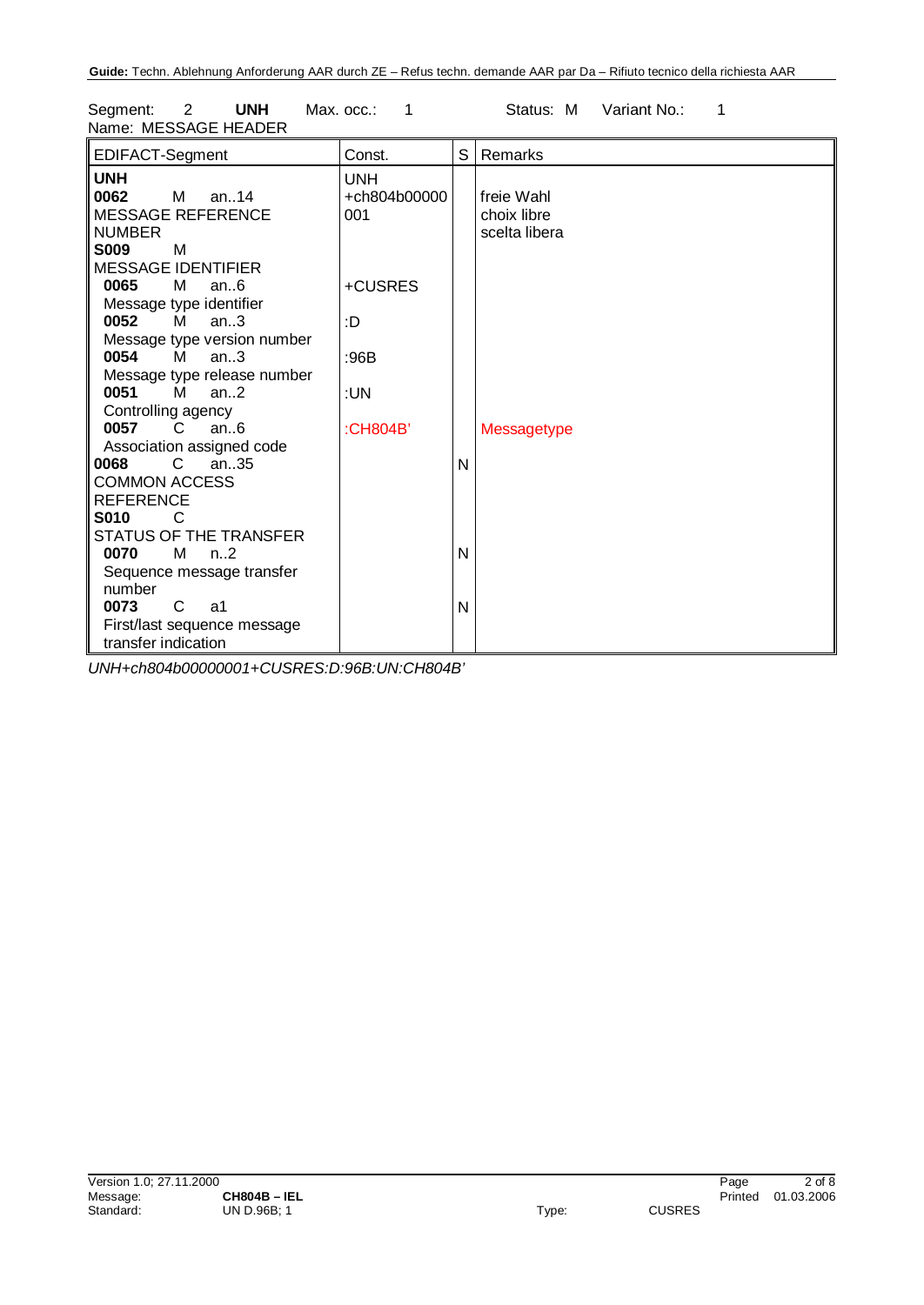| EDIFACT-Segment                                                                   | Const.               | S            | Remarks                                                    |
|-----------------------------------------------------------------------------------|----------------------|--------------|------------------------------------------------------------|
| <b>BGM</b><br>C002<br>C                                                           | <b>BGM</b>           |              |                                                            |
| DOCUMENT/MESSAGE NAME<br>1001<br>C<br>an.3<br>Document/message name,              | ÷.                   | N            |                                                            |
| coded<br>1131<br>C.<br>an.3                                                       |                      | $\mathsf{N}$ |                                                            |
| Code list qualifier<br>3055<br>an.3<br>C.<br>Code list responsible agency,        |                      | N            |                                                            |
| coded<br>1000<br>C<br>an35                                                        |                      | N            |                                                            |
| Document/message name<br>C <sub>106</sub><br>DOCUMENT/MESSAGE                     |                      |              |                                                            |
| <b>IDENTIFICATION</b><br>$\mathbf{C}$<br>an.35<br>1004<br>Document/message number | +DeklNrSped0<br>128' |              | Deklarationsnummer Spediteur<br>No déclaration transitaire |
| 1056<br>C<br>an.9<br>Version                                                      |                      | N            | N. dichiarazione spedizioniere (an17)                      |
| 1060<br>C<br>an.6<br><b>Revision number</b>                                       |                      | N            |                                                            |
| 1225<br>C<br>an.3<br>MESSAGE FUNCTION, CODED                                      |                      | $\mathsf{N}$ |                                                            |
| 4343<br>C<br>an.3<br>RESPONSE TYPE, CODED                                         |                      | N            |                                                            |

Segment: 3 **BGM** Max. occ.: 1 Status: M Variant No.: 1 Name: Beginning of message

*BGM++DeklNrSped0128'*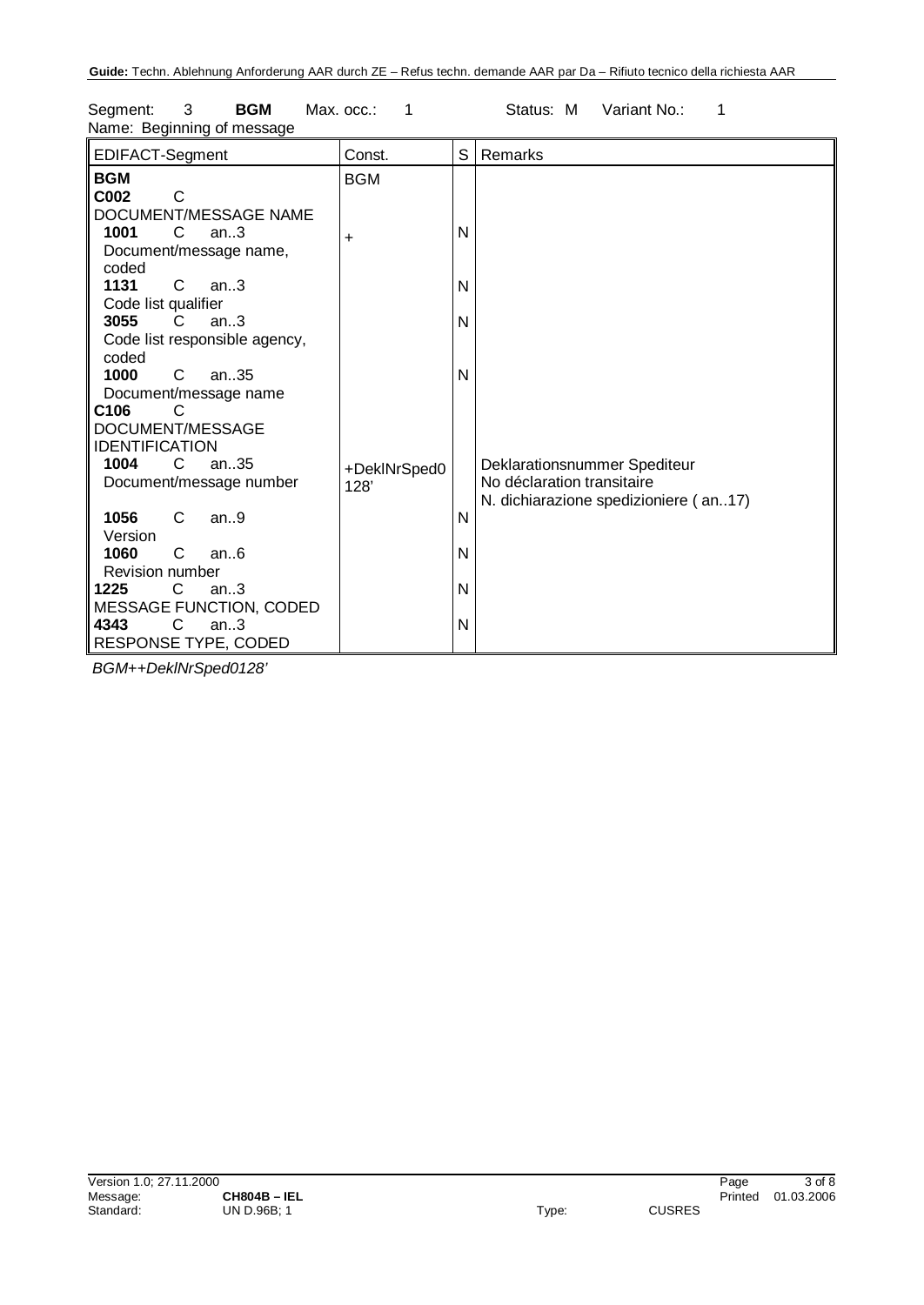| Segment group:<br>NAD-SG2<br>Segment:                                           | 10   | SG <sub>1</sub><br><b>NAD</b> | Max. occ.:<br>Max. occ.: | 9<br>1 |                              | Status: C<br>Status: M                                       | Variant No.:<br>Variant No.: | 1<br>1 |  |
|---------------------------------------------------------------------------------|------|-------------------------------|--------------------------|--------|------------------------------|--------------------------------------------------------------|------------------------------|--------|--|
| Name: Name and address                                                          |      |                               |                          |        |                              |                                                              |                              |        |  |
| EDIFACT-Segment                                                                 |      |                               | Const.                   |        | S                            | Remarks                                                      |                              |        |  |
| <b>NAD</b><br>3035<br>M<br>PARTY QUALIFIER<br>C082<br>C<br>PARTY IDENTIFICATION | an.3 |                               | <b>NAD</b><br>$+FW$      |        |                              |                                                              |                              |        |  |
| <b>DETAILS</b><br>M<br>3039<br>Party id. identification                         |      | an35                          | $+820'$                  |        |                              | Spediteurnummer<br>No transitaire<br>N. spedizioniere (an17) |                              |        |  |
| 1131<br>C<br>Code list qualifier                                                | an.3 |                               |                          |        | $\mathsf{N}$                 |                                                              |                              |        |  |
| 3055<br>C<br>Code list responsible agency,<br>coded                             | an.3 |                               |                          |        | $\mathsf{N}$                 |                                                              |                              |        |  |
| C058<br>C<br>NAME AND ADDRESS                                                   |      |                               |                          |        |                              |                                                              |                              |        |  |
| 3124<br>М<br>Name and address line<br>3124<br>$\mathsf{C}$                      |      | an35<br>an35                  |                          |        | $\mathsf{N}$<br>$\mathsf{N}$ |                                                              |                              |        |  |
| Name and address line<br>3124<br>C                                              |      | an35                          |                          |        | N                            |                                                              |                              |        |  |
| Name and address line<br>3124<br>C                                              |      | an35                          |                          |        | $\mathsf{N}$                 |                                                              |                              |        |  |
| Name and address line<br>C<br>3124<br>Name and address line                     |      | an35                          |                          |        | N                            |                                                              |                              |        |  |
| <b>C080</b><br>C<br>PARTY NAME<br>3036<br>М                                     |      |                               |                          |        | $\mathsf{N}$                 |                                                              |                              |        |  |
| Party name<br>3036<br>С                                                         |      | an35<br>an35                  |                          |        | $\mathsf{N}$                 |                                                              |                              |        |  |
| Party name<br>3036<br>С                                                         |      | an35                          |                          |        | ${\sf N}$                    |                                                              |                              |        |  |
| Party name<br>3036<br>C<br>Party name                                           |      | an35                          |                          |        | ${\sf N}$                    |                                                              |                              |        |  |
| 3036<br>C<br>Party name                                                         |      | an35                          |                          |        | $\mathsf{N}$                 |                                                              |                              |        |  |
| 3045<br>C<br>Party name format, coded<br>C059<br>C                              | an.3 |                               |                          |        | $\mathsf{N}$                 |                                                              |                              |        |  |
| <b>STREET</b><br>3042<br>M                                                      |      | an35                          |                          |        | $\mathsf{N}$                 |                                                              |                              |        |  |
| Street and number/p.o. box<br>3042<br>C.                                        |      | an35                          |                          |        | N                            |                                                              |                              |        |  |
| Street and number/p.o. box<br>3042<br>C<br>Street and number/p.o. box           |      | an35                          |                          |        | ${\sf N}$                    |                                                              |                              |        |  |
| 3042<br>C<br>Street and number/p.o. box                                         |      | an35                          |                          |        | $\mathsf{N}$                 |                                                              |                              |        |  |
| $\mathsf{C}$<br>3164<br><b>CITY NAME</b>                                        |      | an35                          |                          |        | $\mathsf{N}$                 |                                                              |                              |        |  |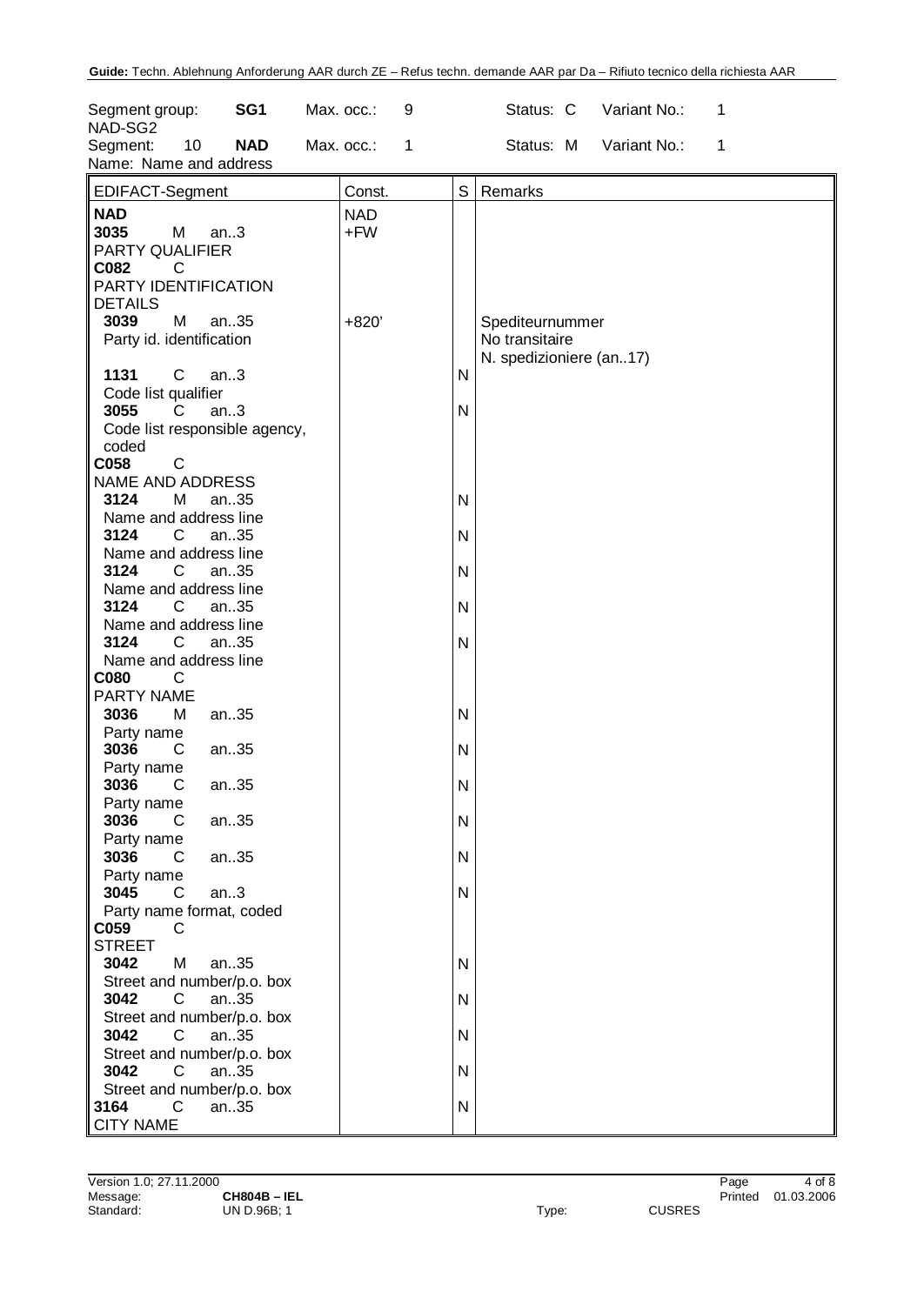| 10<br>Segment:<br><b>NAD</b>   | Max. occ.: |   | Variant No.:<br>Status: M |
|--------------------------------|------------|---|---------------------------|
| <b>EDIFACT-Segment</b>         | Const.     | S | Remarks                   |
| 3229<br>an.9                   |            | N |                           |
| COUNTRY SUB-ENTITY             |            |   |                           |
| IDENTIFICATION<br>3251<br>an.9 |            | N |                           |
| POSTCODE IDENTIFICATION        |            |   |                           |
| 3207<br>an $3$                 |            | N |                           |
| COUNTRY, CODED<br>.            |            |   |                           |

*NAD+FW+820'*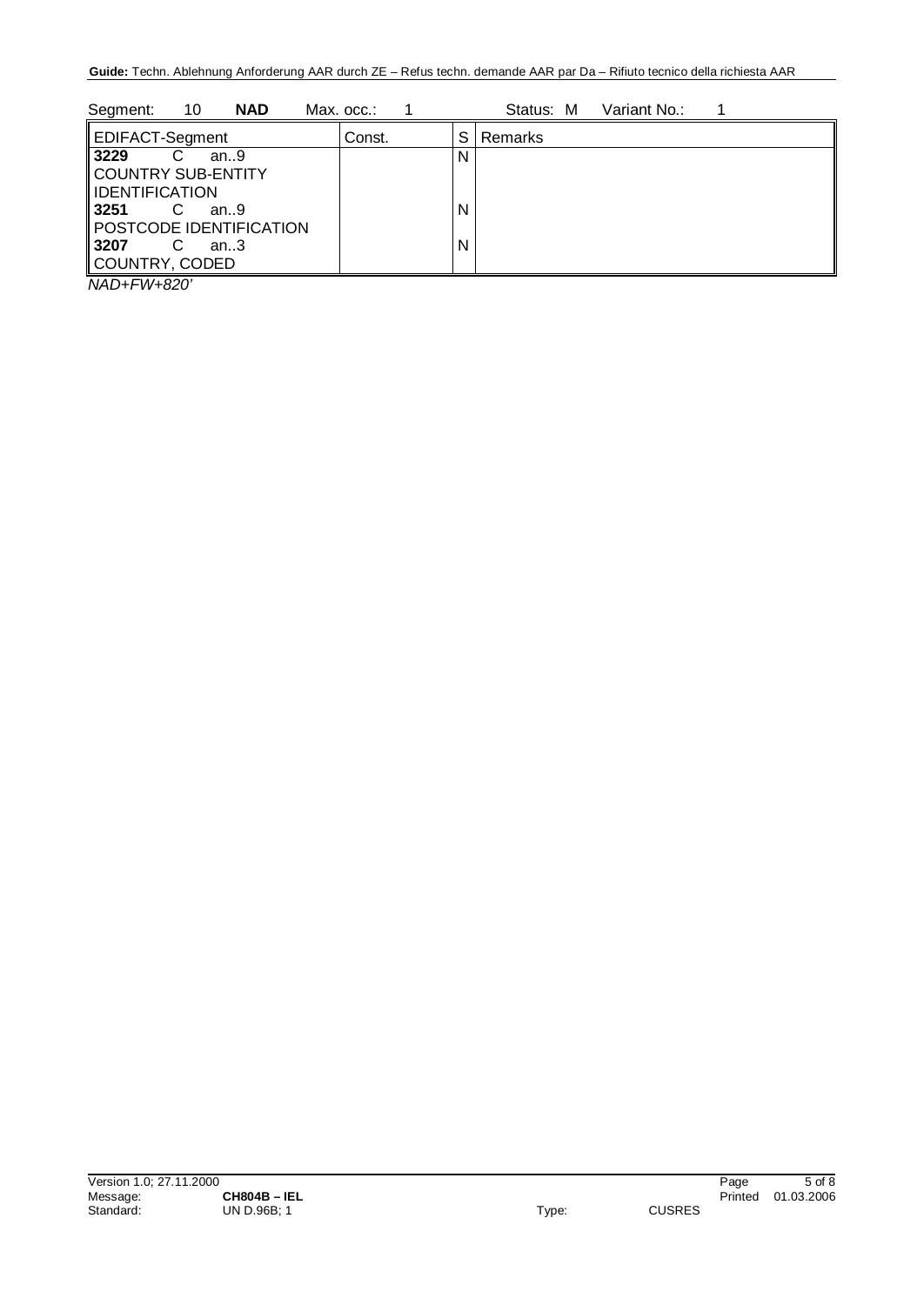| SG4<br>Segment group:<br>ERP-RFF-ERC-FTX<br>16<br><b>ERP</b><br>Segment:<br>Name: Error point details                                                                                                                                                                                                                                                                                                                                | Max. occ.:<br>99<br>$Max.$ $occ.$ :<br>$\mathbf 1$ | Status: C<br>Variant No.:<br>1<br>Status: M<br>Variant No.:<br>1       |
|--------------------------------------------------------------------------------------------------------------------------------------------------------------------------------------------------------------------------------------------------------------------------------------------------------------------------------------------------------------------------------------------------------------------------------------|----------------------------------------------------|------------------------------------------------------------------------|
| EDIFACT-Segment                                                                                                                                                                                                                                                                                                                                                                                                                      | Const.                                             | S<br>Remarks                                                           |
| <b>ERP</b><br>C701<br>C<br><b>ERROR POINT DETAILS</b><br>$\mathsf{C}$<br>1049<br>an $3$<br>Message section, coded<br>1052<br>$\mathsf{C}$<br>an35<br>Message item number<br>1054<br>C.<br>n6<br>Message sub-item number<br>C853<br>C.<br><b>ERROR SEGMENT POINT</b><br><b>DETAILS</b><br>9166<br>C<br>an.3<br>Segment tag<br>$\mathsf{C}$<br>1050<br>an $.10$<br>Sequence number<br>1159<br>$C$ an3<br>Sequence number source, coded | <b>ERP</b><br>$+5'$<br>:000001035'                 | Fehlernummer<br>No d'erreur<br>N. dell'errore (n9)<br>N<br>N<br>N<br>N |

*ERP+5:000001035'*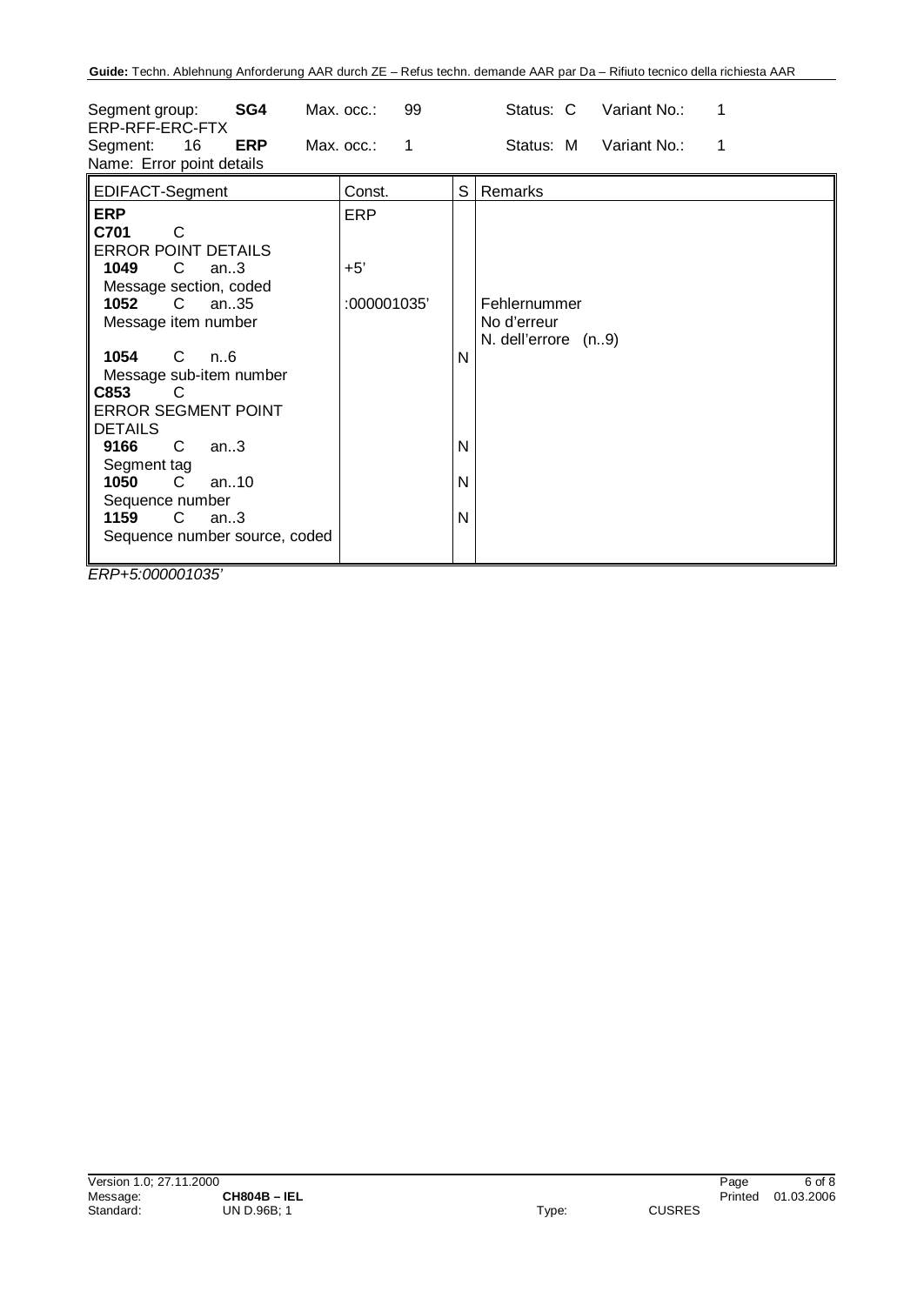Segment: 53 **UNT** Max. occ.: 1 Status: M Variant No.: 1 Name: MESSAGE TRAILER

| EDIFACT-Segment                                                                                                                     | Const.                                     | S | Remarks      |
|-------------------------------------------------------------------------------------------------------------------------------------|--------------------------------------------|---|--------------|
| ∥ UNT<br>0074<br>м<br>n. 6<br>NUMBER OF SEGMENTS IN A<br>MESSAGE<br>  0062<br>М<br>an14<br>$\parallel$ MESSAGE REFERENCE<br>∥NUMBER | <b>UNT</b><br>$+5$<br>+ch804b00000<br>001' |   | $=$ UNH 0062 |
| $\cdots$<br>1.0011.0000000011                                                                                                       |                                            |   |              |

*UNT+5+ch804b00000001'*